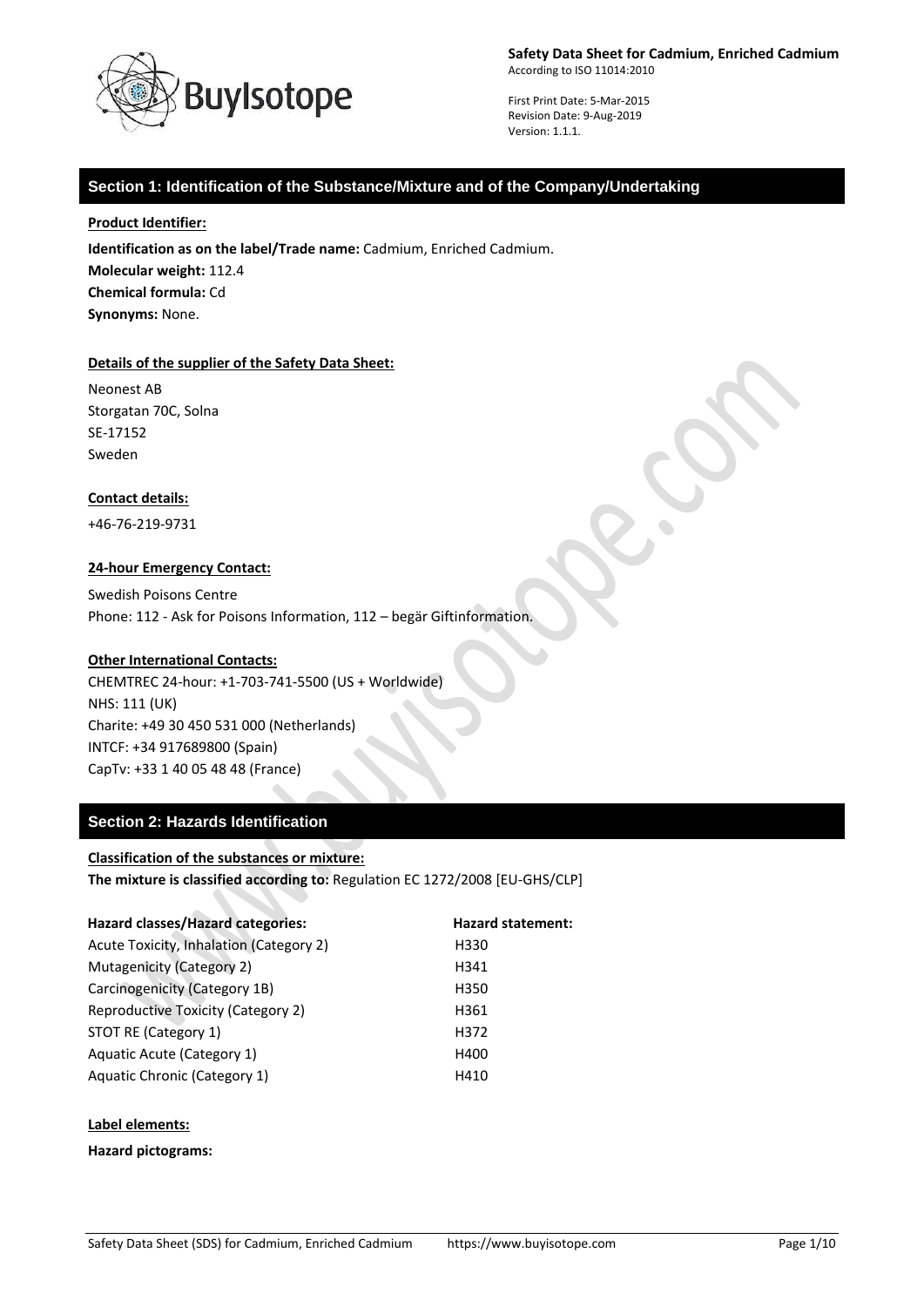

First Print Date: 5-Mar-2015 Revision Date: 9-Aug-2019 Version: 1.1.1.



**Signal Words:** Danger. **Hazard Statements:**

H330 Fatal if inhaled.

H341 Suspected of causing genetic defects.

H350 May cause cancer.

H361 Suspected of damaging fertility or the unborn child.

H372 Causes damage to organs through prolonged or repeated exposure.

H400 Very toxic to aquatic life.

H410 Very toxic to aquatic life with long lasting effects.

## **Precautionary Statements:**

P201 Obtain special instructions before use.

P202 Do not handle until all safety precautions have been read and understood.

P260 Do not breathe dust.

P270 Do not eat, drink or smoke when using this product.

P271 Use only outdoors or in a well-ventilated area.

P273 Avoid release to the environment.

P280 Wear protective gloves/protective clothing.

P304 + P340 IF INHALED: Remove person to fresh air and keep comfortable for breathing.

P305 + P351 + P338 IF IN EYES: Rinse cautiously with water for several minutes. Remove contact lenses, if present and

easy to do. Continue rinsing.

P308 + P313 IF exposed or concerned: Get medical advice/attention.

P337 + P313 If eye irritation persists: Get medical advice/attention.

P391 Collect spillage.

P403 + P233 Store in a well-ventilated place. Keep container tightly closed.

P405 Store locked up.

P501 Dispose of contents/container in accordance with local and national regulations.

**Other hazards:** None known.

# **Section 3: Composition/Information on Ingredients**

**Substance/Mixture:** Substance.

**Ingredients:**

| Substance name (IUPAC/EC) | CAS-No.   | <b>Molecular</b> | <b>Concentration</b> | <b>Classification</b> |      |
|---------------------------|-----------|------------------|----------------------|-----------------------|------|
|                           | EC-No.    | weight           | % by weight          | EC1272/2008           |      |
| Cadmium                   | 7440-43-9 | 112.4            | >99%                 | Acute Tox. 2          | H330 |
|                           |           |                  |                      | Muta. 1B              | H341 |
|                           |           |                  |                      | Carc. 1B H350         | H350 |
|                           |           |                  |                      | Repr. 1B H360         | H361 |
|                           | 231-152-8 |                  |                      | STOT RE 1             | H372 |
|                           |           |                  |                      | Aquatic Acute 1 H400  |      |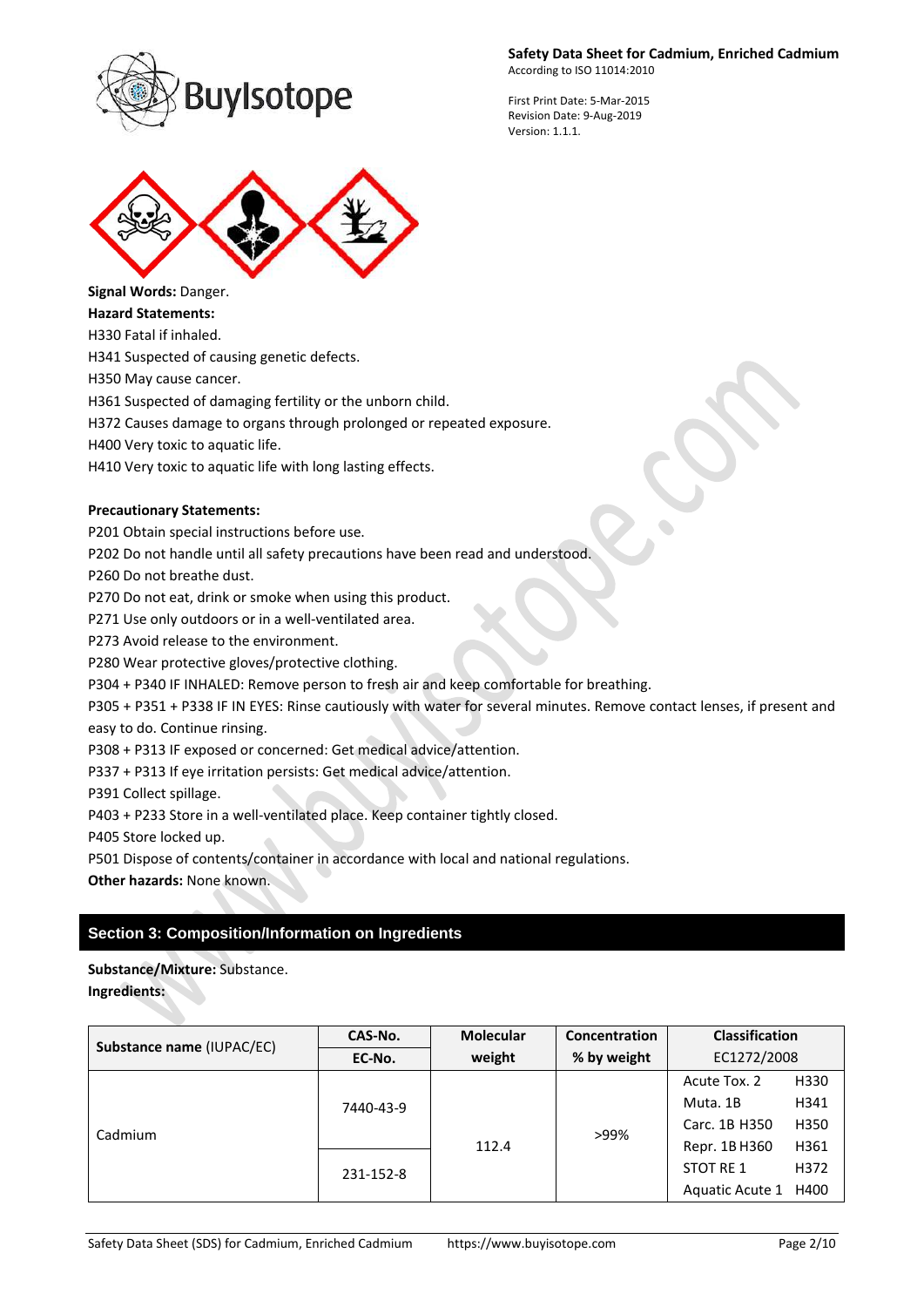

 $\bullet$ 

First Print Date: 5-Mar-2015 Revision Date: 9-Aug-2019 Version: 1.1.1.

|  |  |  |  | : Chronic 1H410<br>Aquatic |
|--|--|--|--|----------------------------|
|--|--|--|--|----------------------------|

For explanation of abbreviations see Section 16.

# **Section 4: First-Aid Measures**

### **Description of first aid measures:**

**In case of inhalation:** Move to fresh air. If not breathing, give artificial respiration. Seek immediate medical attention. **In case of skin contact:** If on skin, rinse well with running water for a minimum of 15 minutes. Remove exposed or contaminated clothing, taking care not to contaminate the eyes. Seek immediate medical attention if any adverse effects occur.

**In case of eye contact:** Immediately flush eye(s) with plenty of water. Remove contact lenses. Protect unharmed eye. Keep eye wide open while rinsing. Seek immediate medical attention.

**In case of ingestion:** Do NOT induce vomiting. Never give anything by mouth to an unconscious person. Rinse mouth with water. Seek medical attention.

## **Most important symptoms and effects, both acute and delayed:**

**Inhalation:** May be harmful if inhaled; material may be irritating to mucous membranes and upper respiratory tract. **Eyes:** May cause eye irritation.

**Skin contact:** May cause skin irritation.

**Ingestion:** May be harmful if swallowed. Can cause nausea, salivation, vomiting and diarrhoea. Ingestion of Cadmium may be fatal. Ingestion of metal may cause "metal fume fever" with flu-like symptoms of weakness, fever, headache, chills, nausea, vomiting, dizziness, sweating, muscular pain, cough and difficulty breathing. Acute pulmonary edema may develop within 24 hours and reaches a maximum by three days. The first chronic effect of exposure to cadmium is generally kidney damage, manifested by excretion of excessive protein in the urine, followed by anaemia, teeth discoloration and loss of smell. Cadmium also is believed to cause pulmonary emphysema and bone disease.

**Indication of any immediate medical attention and special treatment needed:** Treat symptomatically. Show this safety data sheet to a physician or emergency room.

## **Section 5: Fire-Fighting Measures**

### **Extinguisher media:**

**Suitable extinguisher media:** Water spray, carbon dioxide, dry chemical powder or appropriate foam.

**Unsuitable extinguishing media:** None known.

**Special hazards arising from the mixture:** Emits toxic fumes during a fire.

**Advice for fire-fighters:** Wear self-contained breathing apparatus and protective clothing for firefighting.

**Further information:** Standard procedure for chemical fires. Use extinguishing measures that are appropriate to local circumstances and the surrounding environment.

## **Section 6: Accidental Release Measures**

### **Personal precautions, protective equipment and emergency procedures:**

**Personal precautions:** Exercise appropriate precautions to minimize direct contact with skin or eyes and prevent inhalation of dust.

**Environmental precautions:** Prevent product from entering drains. Prevent further leakage or spillage if safe to do so. Local authorities should be advised if significant spillages cannot be contained.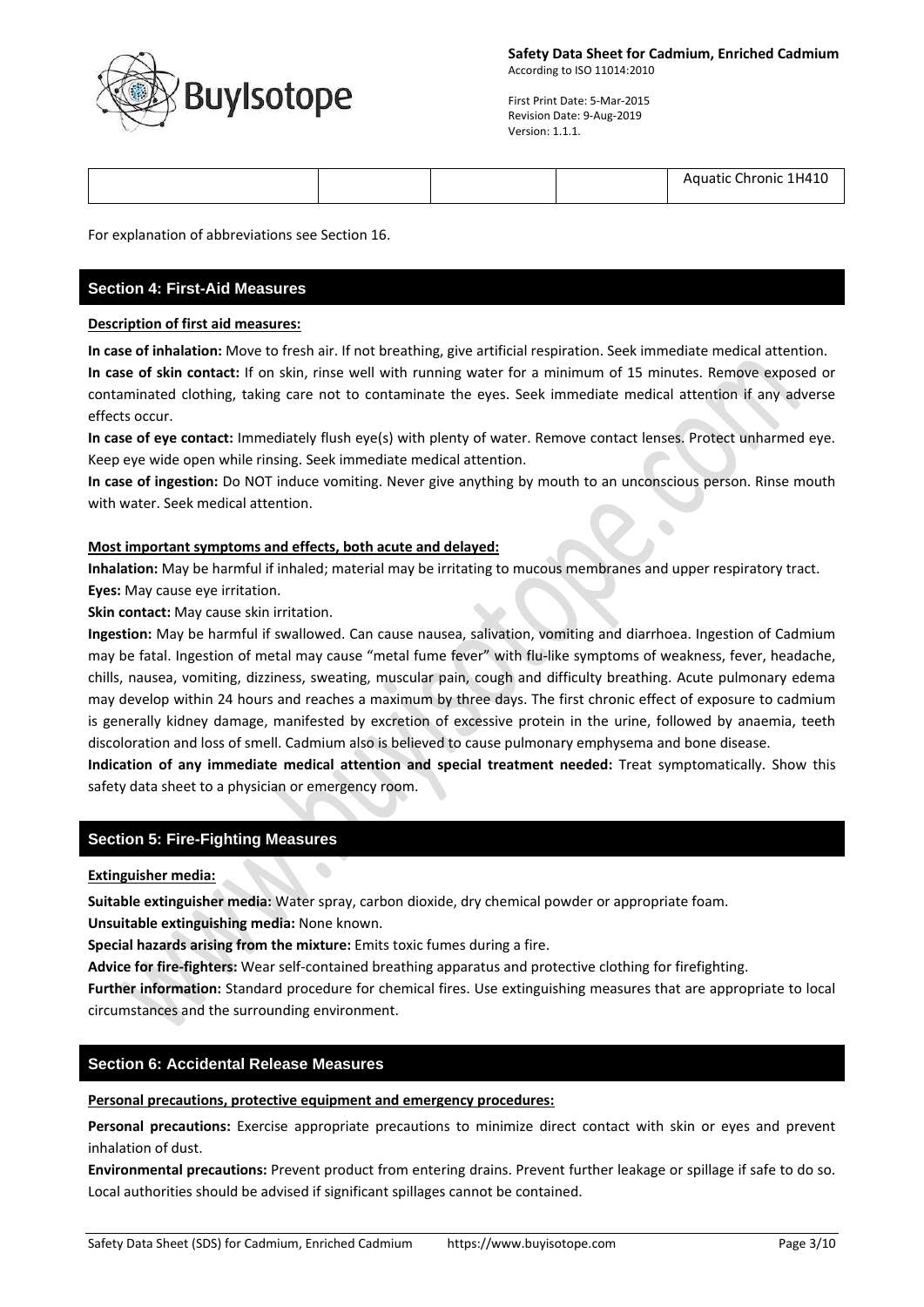

First Print Date: 5-Mar-2015 Revision Date: 9-Aug-2019 Version: 1.1.1.

### **Methods for containment and cleaning up:**

**Methods for cleaning up:** Sweep up, place in a bag and hold for waste disposal. Avoid raising dust. Ventilate area and wash spill site after material pickup is complete.

### **Reference to other sections:**

Treat recovered material as described in the section "Disposal considerations".

## **Section 7: Handling and Storage**

## **Precautions for safe handling:**

**Advice on safe handling:** Open and handle container with care to minimize contact with skin, mouth and eyes. Avoid prolonged or repeated exposure.

**Hygiene measures:** Do not eat, drink or smoke when using this product.

## **Conditions for safe storage, including incompatibilities:**

**Requirements for storage areas and containers:** Store in a cool, dry place in tightly closed containers.

# **Section 8: Exposure Controls/Personal Protection**

### **Control parameters:**

**Occupational exposure limits:** Contains no substances with occupational exposure limit values.

### **Exposure controls:**

**Appropriate engineering controls:** Safety shower and eye bath, mechanical exhaust required.

## **Individual protection measures, such as personal protective equipment:**

**Eye/face protection:** Use safety glasses. If there is a potential for exposure to particles which could cause eye discomfort, wear chemical goggles.

**Hand protection:** Use chemical resistant gloves. Examples of preferred glove barrier materials include: Butyl rubber, Neoprene, Nitrile/butadiene rubber, Polyethylene, Ethyl vinyl alcohol laminate, polyvinyl alcohol, Polyvinyl chloride. **Body protection:** Wear protective clothing as appropriate.

**Respiratory protection:** Use an approved air-purifying respirator. Respiratory protection should be worn when there is a potential to exceed the exposure limit requirements or guidelines.

# **Section 9: Physical and Chemical Properties**

## **Information on basic physical and chemical properties**

**Appearance (form):** Solid (powder). **Colour:** Light grey. **Odour:** Odourless. **Odour threshold:** No data available. **Molecular Weight:** 112.4 **pH (concentration):** No data available. **Melting point/range (°C):** 320.9 °C **Boiling point/range (°C):** 765 °C **Freezing point (°C):** No data available.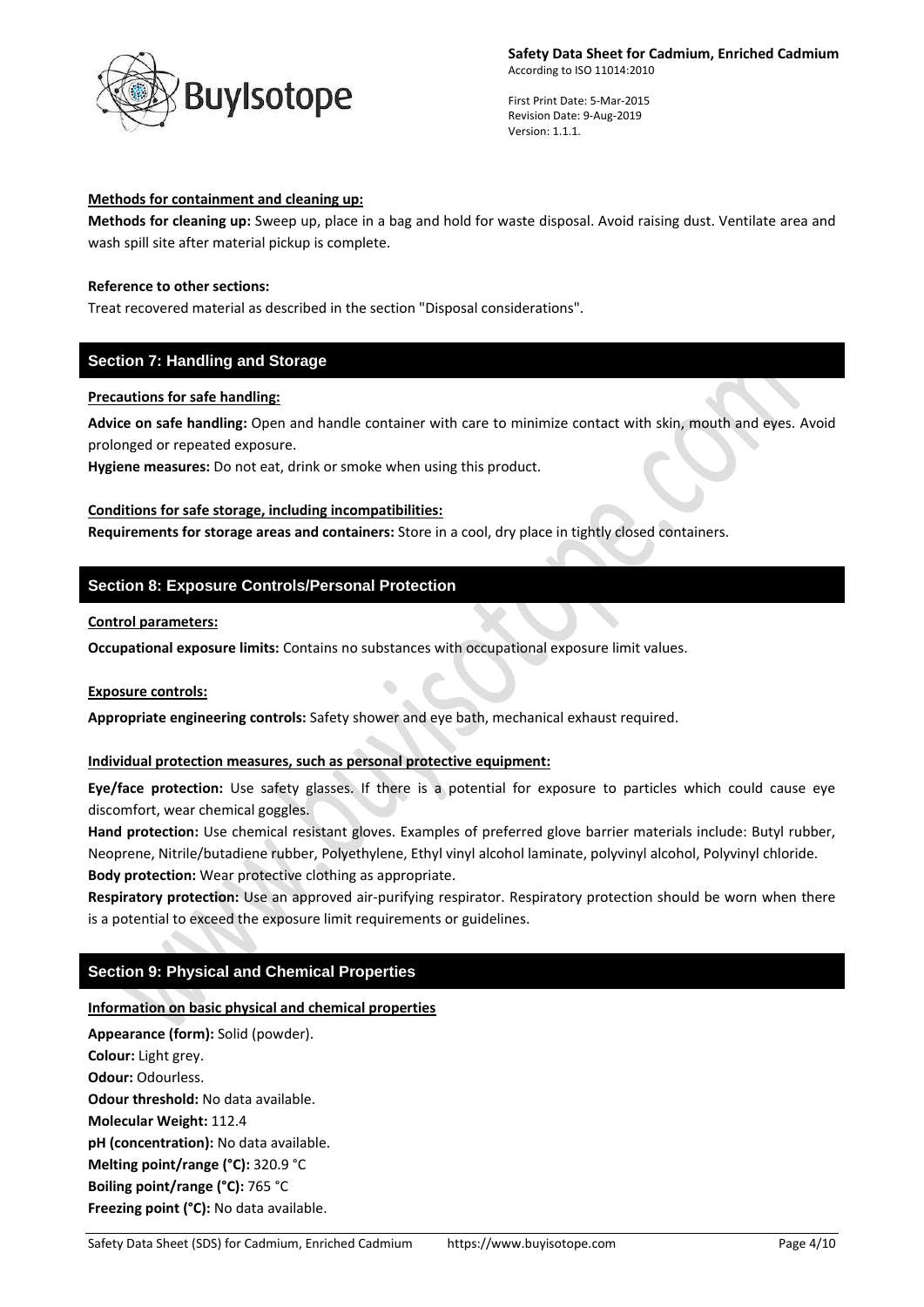uylsotope

First Print Date: 5-Mar-2015 Revision Date: 9-Aug-2019

Version: 1.1.1.

**Flash point (°C):** No data available. **Evaporation rate:** No data available. **Flammability (solid, gas):** No data available. **Ignition temperature (°C):** No data available. **Upper/lower flammability/explosive limits:** No data available. **Vapour pressure (20 °C):** No data available. **Vapour density:** No data available. **Relative density (25 °C):** 8.65 g/cm<sup>3</sup> **Water solubility (g/L) at 20 °C:** No data available. **n-Octanol/Water partition coefficient**: No data available. **Auto-ignition temperature:** No data available. **Decomposition temperature:** No data available. **Viscosity, dynamic (mPa s):** No data available. **Explosive properties:** The substance or mixture is not classified as explosive. **Oxidising properties:** The substance or mixture is not classified as oxidizing.

# **Section 10: Stability and Reactivity**

**Reactivity:** No dangerous reaction known under conditions of normal use.

**Chemical stability:** Stable under normal conditions.

**Possibility of hazardous reactions:** No dangerous reaction known under conditions of normal use.

**Conditions to avoid:** None known.

**Incompatible materials:** Acids, oxidizing agents, potassium.

**Hazardous decomposition products:** Cadmium/cadmium oxides.

# **Section 11: Toxicological Information**

## **Information on toxicological effects:**

### **Acute Toxicity:**

Oral LD $_{50}$ : LD $_{50}$  Oral, Rat - 225 mg/kg Inhalation LC<sub>50</sub>: LC<sub>50</sub> Inhalation, Rat - 30 hours, 25 mg/m<sup>3</sup>

## **Classification according to GHS (1272/2008/EG, CLP)**

### **Skin corrosion/irritation:**

Not classified based on available information. **Serious eye damage/eye irritation:** Not classified based on available information. **Respiratory or skin sensitisation:** Not classified based on available information. **Germ cell mutagenicity:** Suspected of causing genetic defects. **Carcinogenicity:** IARC: 1 - Group 1: Carcinogenic to humans (Cadmium) NTP: Known to be human carcinogen (Cadmium) OSHA: 1910.1027 (Cadmium) **Reproductive toxicity:** Suspected of damaging fertility or the unborn child. **Specific target organ toxicity – single exposure (STOT):**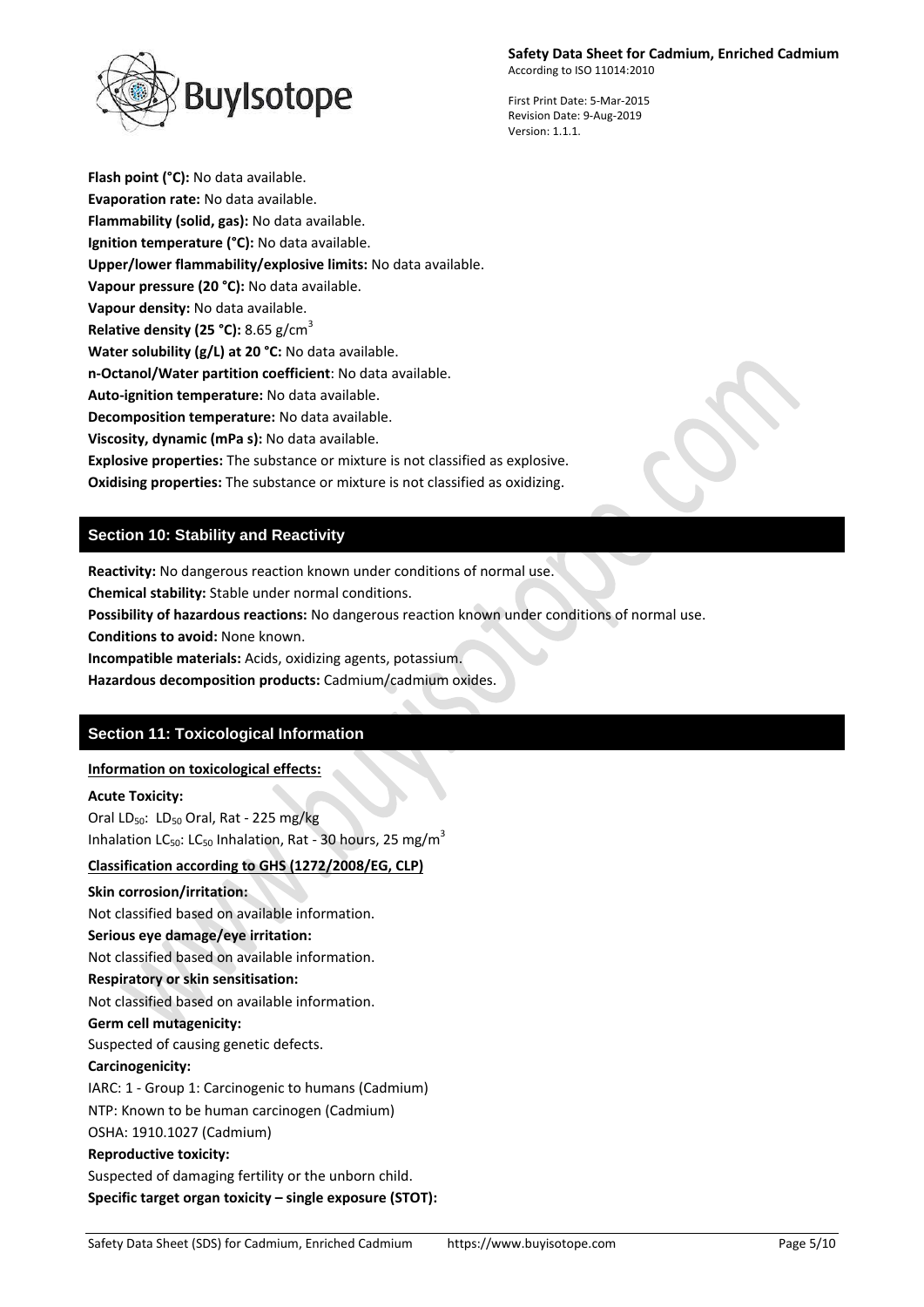

First Print Date: 5-Mar-2015 Revision Date: 9-Aug-2019 Version: 1.1.1.

Not classified based on available information. **Specific target organ toxicity (STOT) – repeated exposure:** Causes damage to organs through prolonged or repeated exposure. **Aspiration toxicity:** Not classified based on available information.

# **Section 12: Ecological Information**

# **Toxicity:**

Toxicity to fish:

Mortality LOEC, *Oncorhynchus mykiss*, 0.0015 mg/l, 96 hours. LC<sub>50</sub> - *Pimephales promelas* - 1.0 ug/l, 96 hours. Toxicity to daphnia and other aquatic invertebrates: Mortality NOEC – Daphnia, 0.019 mg/l, 24 hours. Mortality LOEC – Daphnia, 0.039 mg/l, 24 hours. EC50 - *Daphnia magna*, 0.024 mg/l, 48 hours. Toxicity to algae: Growth inhibition IC50 - *Chaetoceros sp*., 0.028 mg/l, 48 hours. **Persistence and degradability:** No data available. **Bioaccumulative potential:** *Oncorhynchus mykiss* - 72 days. Bioconcentration factor (BCF): 55. **Mobility in soil:** No data available. **Results of PBT& vPvB assessment:** Not relevant.

**Other adverse effects:** An environmental hazard cannot be excluded in the event of unprofessional handling or disposal. Very toxic to aquatic life, with long-lasting effects.

# **Section 13: Disposal Considerations**

**Waste treatment methods:** Contact a licensed professional waste disposal service to dispose of this material. Dissolve or mix the material with a combustible solvent and burn in a chemical incinerator equipped with an afterburner and scrubber. Offer surplus and non-recyclable solutions to a licensed disposal company. Observe all local and national environmental regulations.

# **Section 14: Transport Information**

**DOT:**

**Proper Shipping Name:** CADMIUM COMPOUND. **Hazard Class**: 6.1 **UN Number:** 2570 **Packing Group:** I **Hazard Labels:** 

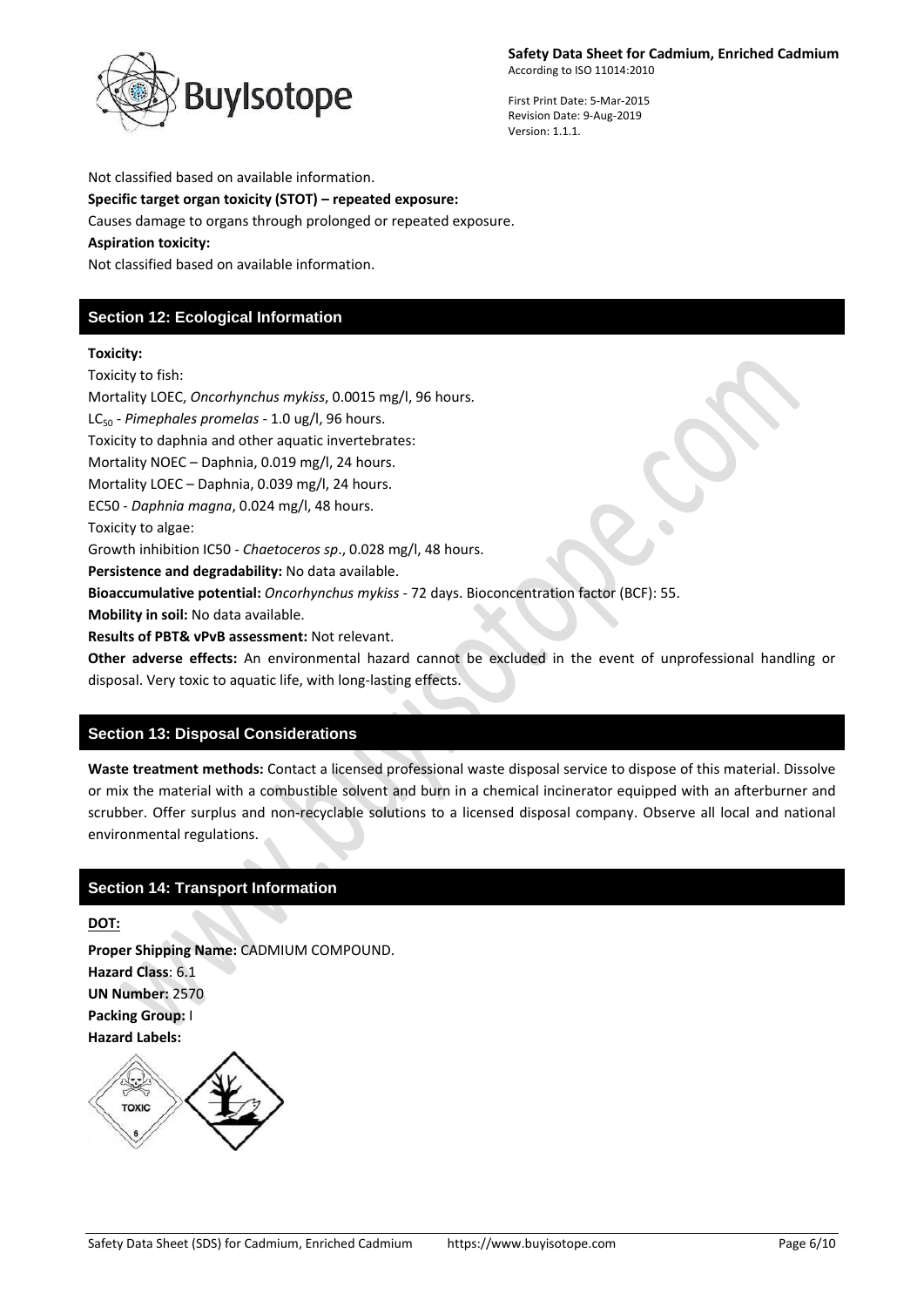

First Print Date: 5-Mar-2015 Revision Date: 9-Aug-2019 Version: 1.1.1.

## **IATA:**

**Proper Shipping Name:** CADMIUM COMPOUND. **Hazard Class**: 6.1 **UN Number:** 2570 **Packing Group:** I

# **Section 15: Regulatory Information**

## **EU regulations:**

**Regulation (EC) No. 1005/2009 on substances that deplete the ozone layer, Annex I and II, as amended** Not listed. **Regulation (EC) No. 850/2004 on persistent organic pollutants, Annex I** Not listed. **Regulation (EU) No. 649/2012 concerning the export and import of dangerous chemicals, Annex I, Part 1 as amended** Not listed. **Regulation (EU) No. 649/2012 concerning the export and import of dangerous chemicals, Annex I, Part 2 as amended** Not listed. **Regulation (EU) No. 649/2012 concerning the export and import of dangerous chemicals, Annex I, Part 3 as amended** Not listed. **Regulation (EU) No. 649/2012 concerning the export and import of dangerous chemicals, Annex V as amended** Not listed. **Regulation (EC) No. 166/2006 Annex II Pollutant Release and Transfer Registry** Not listed. **Regulation (EC) No. 1907/2006, REACH Article 59(10) Candidate List as currently published by ECHA** Not listed. **Authorisations: Regulation (EC) No. 1907/2006, REACH Annex XIV Substances subject to authorization, as amended** Not listed. **Restrictions on use: Regulation (EC) No. 1907/2006 Annex XVII Substances subject to restriction on marketing and use** Not regulated. **Regulation (EC) No. 1907/2006, REACH Annex XVII Substances subject to restriction on marketing and use as amended** Not listed. **Directive 2004/37/EC on the protection of workers from the risks related to exposure to carcinogens and mutagens at work**

Not regulated.

**Directive 92/85/EEC: on the safety and health of pregnant workers and workers who have recently given birth or are breastfeeding.**

Not regulated.

### **Other EU regulations:**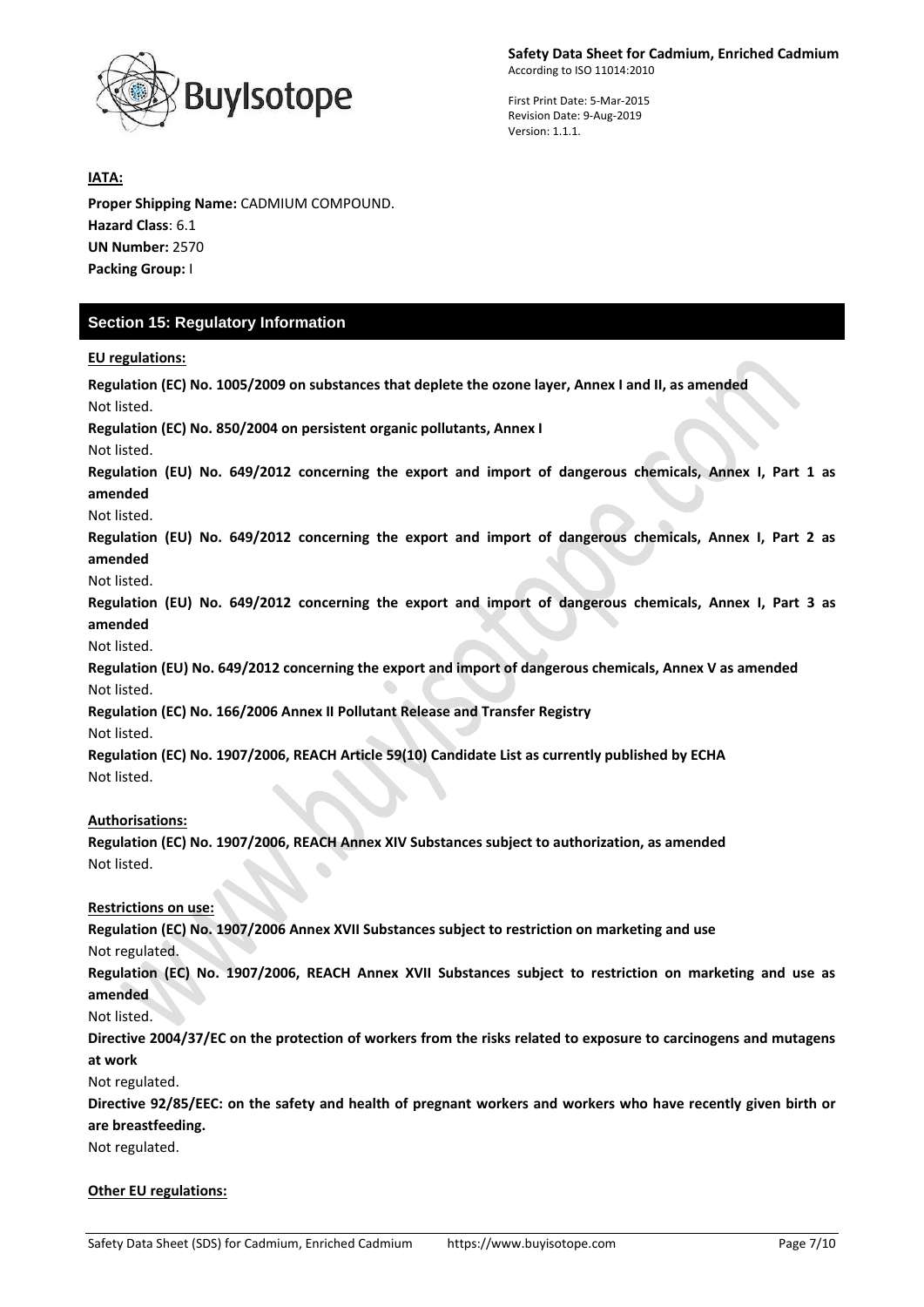

First Print Date: 5-Mar-2015 Revision Date: 9-Aug-2019 Version: 1.1.1.

## **Directive 2012/18/EU on major accident hazards involving dangerous substances** Not listed.

**Directive 98/24/EC on the protection of the health and safety of workers from the risks related to chemical agents at work.**

Always applicable.

**Directive 94/33/EC on the protection of young people at work**

Not listed.

**Other regulations:** The product is classified and labelled in accordance with EC directives or respective national laws. This Safety Data Sheet complies with the requirements of Regulation (EC) No 1907/2006, as amended.

**OSHA Hazards:** Carcinogen, Target Organ Effect, Highly Toxic by Inhalation, Toxic by Ingestion, Reproductive Hazard, Mutagen.

**SARA 302 Components:**

**SARA 302:** No chemicals in this material are subject to the reporting requirements of SARA Title III, Section 302.

**SARA 313 Components:** The following components are subject to reporting levels established by SARA Title III, Section 313: Cadmium, CAS No. 7440-43-9, Revision Date 1993-04-24.

**SARA 311/312 Hazards:** Acute Health Hazard, Chronic Health Hazard.

**Massachusetts Right To Know Components:** Cadmium, CAS No. 7440-43-9, Revision Date 1993-04-24.

**Pennsylvania Right To Know Components:** Cadmium, CAS No. 7440-43-9, Revision Date 1993-04-24.

**New Jersey Right To Know Components:** Cadmium, CAS No. 7440-43-9, Revision Date 1993-04-24.

**California Prop. 65 Components:** WARNING! This product contains a chemical known to the State of California to cause cancer. Cadmium, CAS No. 7440-43-9, Revision Date 2009-02-01.

**California Prop. 65 Components:** WARNING! This product contains a chemical known to the State of California to cause birth defects or other reproductive harm. Cadmium, CAS No. 7440-43-9, Revision Date 2009-02-01.

**National regulations:** Follow national regulation for work with chemical agents.

**Chemical safety assessment:** No Chemical Safety Assessment has been carried out.

# **Section 16: Other Information**

## **List of abbreviations:**

ACGIH American Conference of Governmental Industrial Hygienists ADR European Agreement Concerning the International Carriage of Dangerous Goods by Road ALARA As Low As Is Reasonably Achievable AMU Atomic Mass Unit ANSI American National Standards Institute BLS Basic Life Support CAM Continuous Air Monitor CAS Chemical Abstracts Service (division of the American Chemical Society) CEN European Committee for Standardization CERCLA Comprehensive Environmental Response Compensation and Liability Act CLP Classification, Labelling and Packaging (European Union) CPR Controlled Products Regulations (Canada) CWA Clean Water Act (USA) DAC Derived Air Concentration (USA) DOE United States Department of Energy (USA) DOT United States Department of Transportation (USA) DSL Domestic Substances List (Canada) EC50 Half Maximal Effective Concentration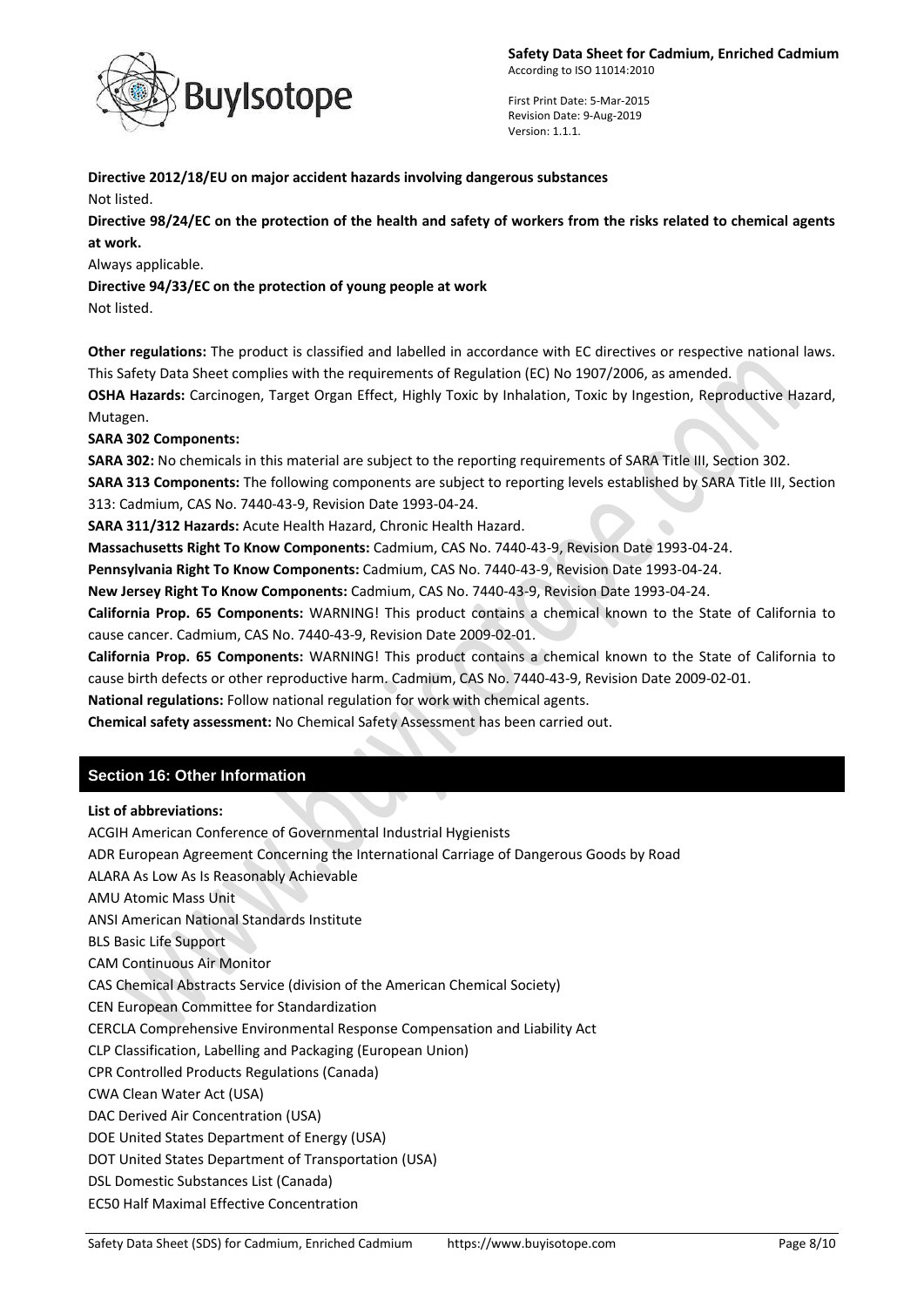

First Print Date: 5-Mar-2015 Revision Date: 9-Aug-2019 Version: 1.1.1.

EINECS European Inventory of Existing Commercial Chemical Substances EHS Environmentally Hazardous Substance ELINCS European List of Notified Chemical Substances EMS Emergency Response Procedures for Ships Carrying Dangerous Goods EPA Environmental Protection Agency (USA) EPCRA Emergency Planning and Community Right-To-Know Act (EPCRA) of 1986 GHS Globally Harmonized System HMIS Hazardous Materials Identification System (USA) IARC International Agency for Research on Cancer IATA International Air Transport Association IBC Intermediate Bulk Containers ICAO International Civil Aviation Organization IDLH Immediately Dangerous to Life or Health IMDG International Maritime Code for Dangerous Goods LC50 Lethal concentration, 50 percent LD50 Lethal dose, 50 percent LDLO Lethal Dose Low LOEC Lowest-Observed-Effective Concentration MARPOL International Convention for the Prevention of Pollution from Ships MSHA Mine Safety and Health Administration (USA) NCRP National Council on Radiation Protection & Measurements (USA) NDSL Non-Domestic Substances List (Canada) NFPA National Fire Protection Association (USA) NIOSH National Institute for Occupational Safety and Health (USA) NOEC No Observed Effect Concentration N.O.S. Not Otherwise Specified NRC Nuclear Regulatory Commission (USA) NTP National Toxicology Program (USA) OSHA Occupational Safety and Health Administration (USA) PBT Persistent Bioaccumulative and Toxic Chemical PEL Permissible Exposure Limit PIH Poisonous by Inhalation Hazard RCRA Resource Conservation and Recovery Act (USA) RCT Radiation Control Technician REACH Registration, Evaluation, Authorisation and Restriction of Chemicals (Europe) RID Regulations Concerning the International Transport of Dangerous Goods by Rail RTECS Registry of Toxic Effects of Chemical Substances SARA Superfund Amendments and Reauthorization Act (USA) TDG Transportation of Dangerous Goods (Canada) TIH Toxic by Inhalation Hazard TLV Threshold Limit Value TPQ Threshold Planning Quantity TSCA Toxic Substances Control Act TWA Time Weighted Average UN United Nations (Number) VOC Volatile Organic Compound vPvB Very Persistent Very Bioaccumulative Chemical WGK Wassergefährdungsklassen (Germany: Water Hazard Classes)